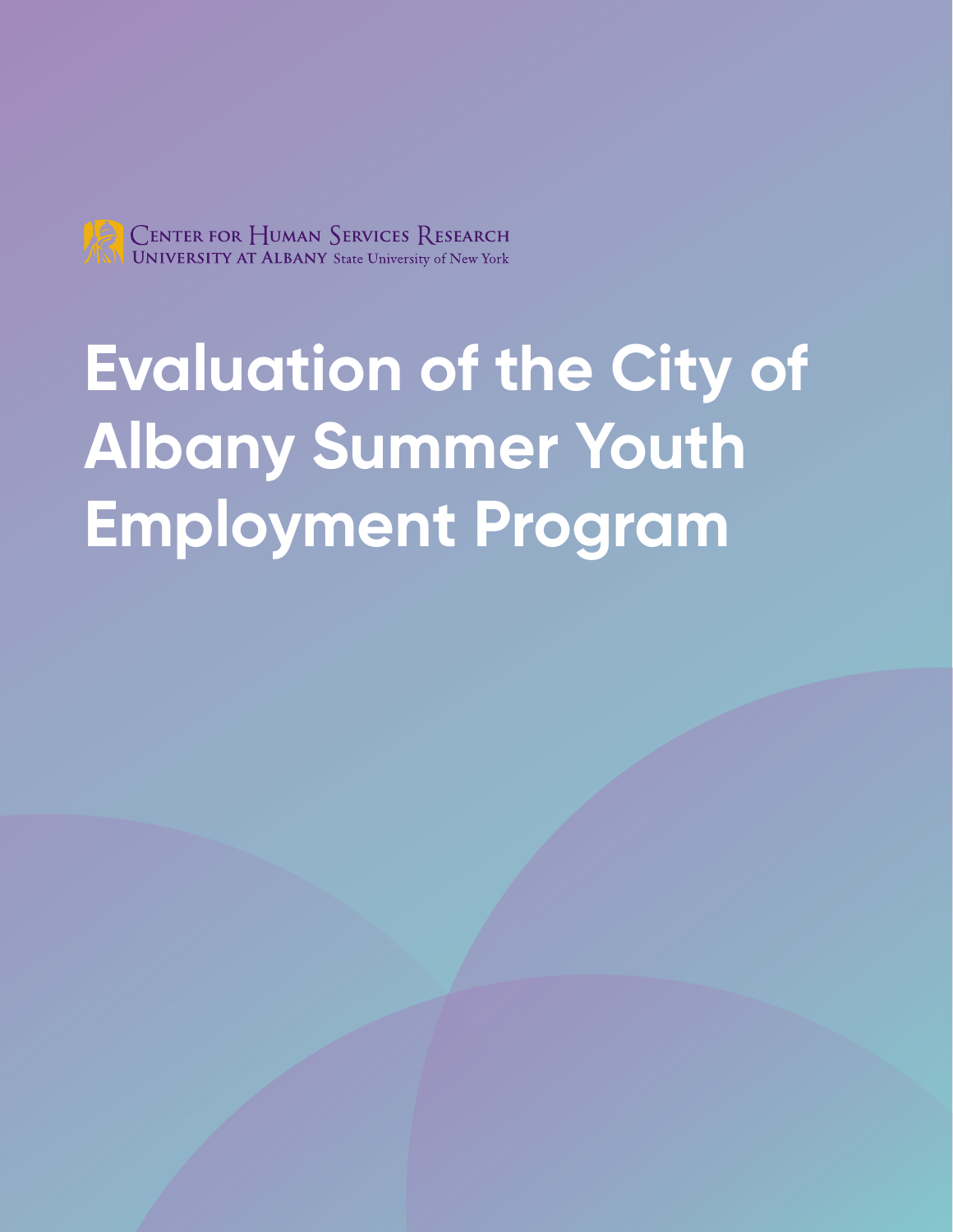## **Evaluation of the City of Albany Summer Youth Employment Program**

The City of Albany Summer Youth Employment Program (SYEP) is designed to provide summer work and educational enrichment experiences to Albany residents ages 14-18. The goals of the program are to:

- Introduce and prepare youth for the world of work.
- Help youth identify career interests and attain skills and good work habits.
- Provide income to youth, which may also supplement family income.

The program runs five days a week for five weeks. Youth are assigned to one of over 100 worksites based on their skills, interests, and the needs of employers. Types of jobs include camp counselor, office work, landscaping, and maintenance. Youth are paid at an hourly rate.

Additionally, youth participating in the SYEP have the opportunity to attend an enrichment class each week. The "Friday Enrichment Program" offers a financial literacy workshop, a tour of SUNY Albany, a career exploration workshop, and a "Know Your Rights" workshop led by representatives from the Albany Police Department and the Center for Law and Justice. Together, the enrichment classes and the real-world experience of the worksites aim to provide youth with the educational and vocational skills needed to succeed in future employment.

In 2019, the Center for Human Services Research (CHSR) at the University at Albany conducted an evaluation of the SYEP. The evaluation consisted of two components:

- Analysis of academic outcomes of youth entering their freshman year of high school for the years 2008-2018. Youth participating in SYEP were compared with those who never participated in SYEP.
- Analysis of program implementation through surveys of youth and employers (worksites) participating in SYEP in 2019.

In this report, we present the findings from these analyses and provide recommendations for the future.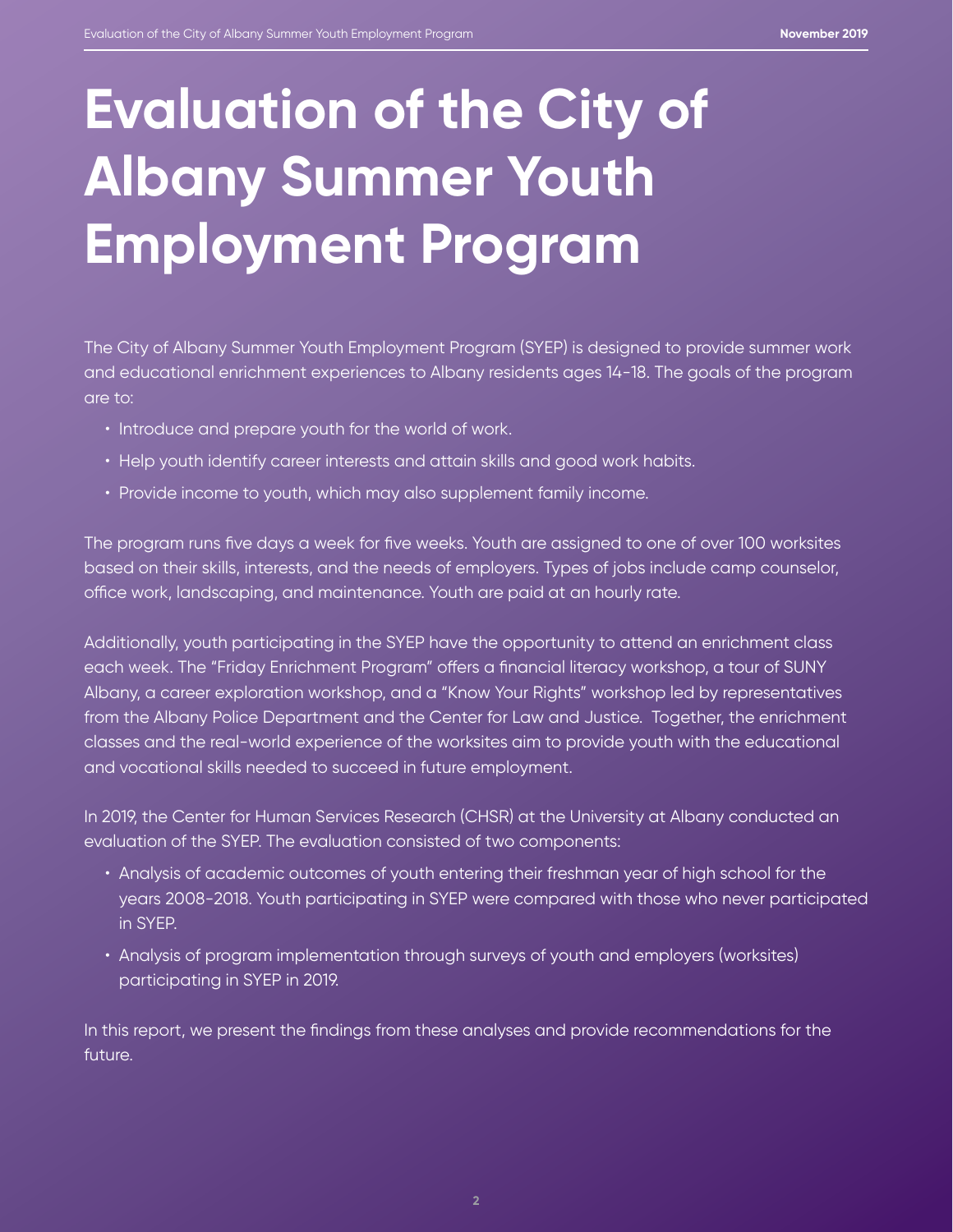### **Methods**

#### **Analysis of Academic Outcomes - City School District of Albany Data**

The goal of the City School District of Albany (CSDA) data analysis was to examine whether SYEP participation was associated with high school graduation. Part of this analysis was an examination of factors that might predispose students with certain characteristics to participate in SYEP.

We first analyzed data from 13,318 youth who entered high school as freshmen in the CSDA from 2008-2018 to identify trends in SYEP participation, including the student-level characteristics that are significantly associated with SYEP participation. Of these students, 3,467 (26%) had participated in SYEP at least once, and 1,809 (14%) had participated in SYEP more than once.

We then analyzed a smaller population of 3,533 students who had graduation data available.<sup>1</sup> Of these students included in the graduation rate analysis, 1,706 (48%) participated in SYEP at least once from 2011-2017, and 972 (28%) had participated in SYEP more than once. Graduation data were available through 2018, so SYEP participation was examined through 2017 (the previous summer).

Data obtained from the CSDA in addition to graduation status include: demographics (race/ethnicity, gender, zip code), grade point average, being an English language learner, receiving special education services, being economically disadvantaged (as defined by receiving free or reduced lunch), and living in three high-need neighborhoods: the South End, Arbor Hill, and West Hill.<sup>2</sup>

#### **Youth and Employer Surveys**

We developed surveys for youth and employers participating in SYEP in 2019. The purpose of the surveys was to understand the benefits of participating in SYEP, areas where SYEP may need to be changed, and how satisfied youth and employers were with their experience.

Surveys for youth included questions about their experience with SYEP, their attitudes about work and school, and any impact of SYEP on youths' ideas about their future. During the last two weeks of the program, SYEP coaches distributed surveys to over 1,000 youth at their worksites. Forty percent (n=442) of all surveys were returned.

Surveys for employers included questions about their experience working with youth and the support they received from SYEP coaches. Online surveys were distributed to the 102 employers participating in SYEP in 2019 upon conclusion of the program. Three subsequent reminders and a mailed hardcopy of the survey were sent to anyone who did not respond. Sixty-nine percent (n=70) of all surveys were returned. $^3$ 

## **Findings**

Here, we present the results of the graduation rate analysis and the results of the surveys of youth participating in SYEP in 2019. Findings from the surveys help us to understand the mechanisms through which SYEP impacts youths' educational achievement. Finally, we present the findings from the surveys of employers participating in SYEP in 2019.

#### **Educational Achievement**

#### *Sample Characteristics*

Prior to analyzing the relationship between SYEP participation and graduation rates, it is important to have a broader understanding of who does and does not participate in SYEP. Table 1 shows the demographics for CSDA students in the graduation rate analysis sample who did and did not participate in SYEP at least once for the years

<sup>1</sup> Students were eliminated from the total dataset of 13,318 if they did not have graduation data available because they were still enrolled in the CSDA or had transferred to a non-CSDA school or program (n=9,431) or if they did not have complete demographic information (n=357).

<sup>2</sup> These three neighborhoods are identified as "target neighborhoods" throughout the report.

<sup>3</sup> An additional six surveys were returned with insufficient data for analysis or after analyses were completed and are therefore excluded.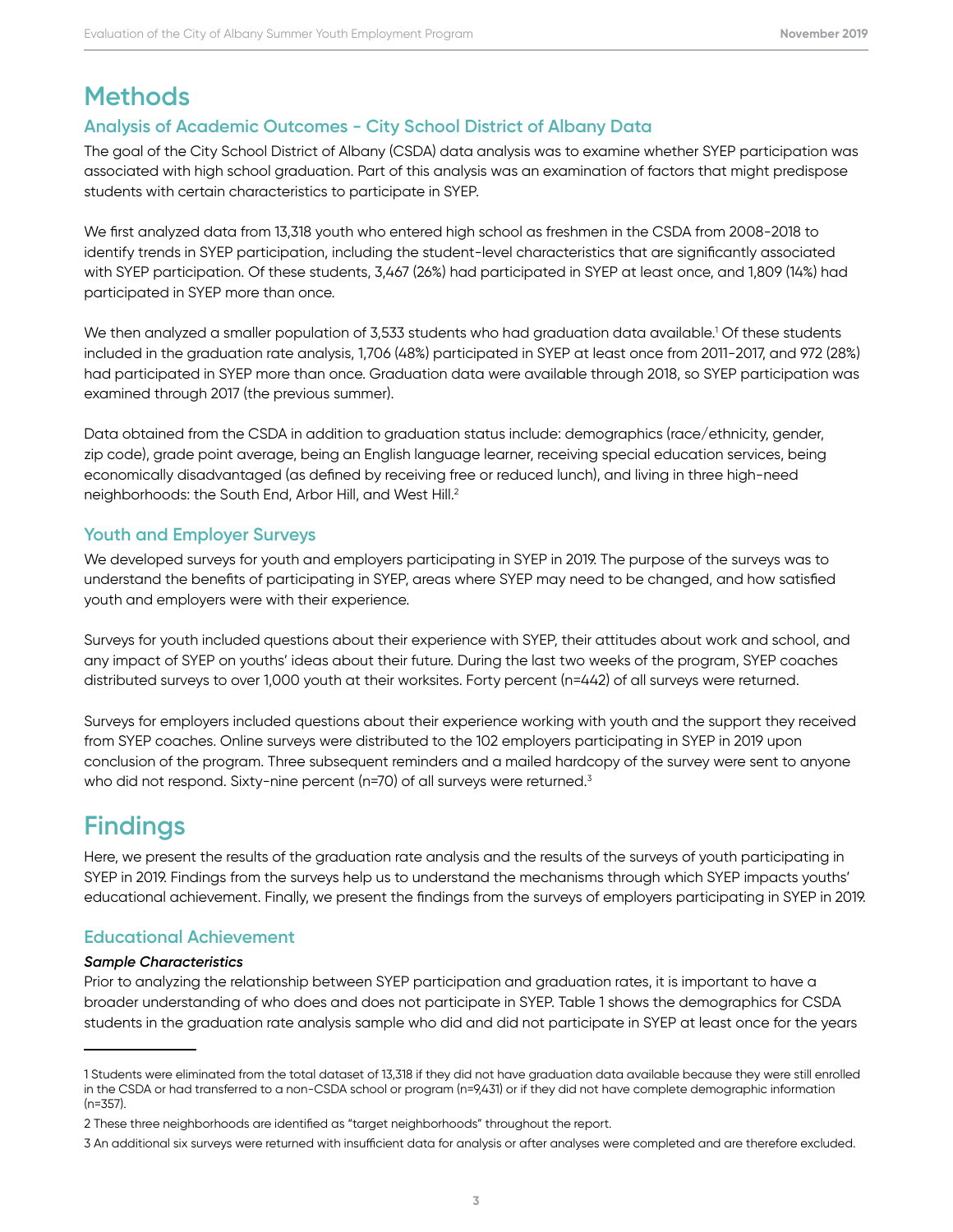2011-2017. Slightly more youth who participated in SYEP are female, Black, and experience economic disadvantage; their average GPA is about two points higher than youth who did not participate in SYEP. Similar percentages of SYEP and non-SYEP youth receive special education and ESL; similar percentages reside in one of the three target neighborhoods.

#### *Table 1: Demographics of SYEP Participants and Non-Participants*

| <b>Variable</b>                                  | <b>SYEP Youth</b><br>n=3,467 | <b>Non-SYEP Youth</b><br>n=9,851 |
|--------------------------------------------------|------------------------------|----------------------------------|
| Gender*** (n=13,318)                             |                              |                                  |
| Female                                           | 51%                          | 46%                              |
| Male                                             | 49%                          | 54%                              |
| Race/Ethnicity*** (n=13,310)                     |                              |                                  |
| <b>Black</b>                                     | 69%                          | 48%                              |
| White                                            | 14%                          | 25%                              |
| Hispanic                                         | 10%                          | 17%                              |
| Asian                                            | 5%                           | 8%                               |
| Multiracial                                      | 2%                           | 2%                               |
| Reside in Target Neighborhood*** (n=13,166)      |                              |                                  |
|                                                  | 45%                          | 48%                              |
| Average GPA <sup>a</sup> (n=7,004)               |                              |                                  |
| GPA***                                           | 75.5                         | 73.3                             |
| <b>Risk factors</b>                              |                              |                                  |
| Special education (n=13,318)                     | 14%                          | 15%                              |
| English as a Second Language (ESL)*** (n=13,298) | 3%                           | 5%                               |
| Economic disadvantage*** (n=13,318)              | 34%                          | 23%                              |

\*\*\*statistically significant p<.001 and the statistical of the last school year available

**An analysis of graduation rates revealed that SYEP participants were 66% more likely than non-participants to graduate from high school**, after adjusting for factors such as demographics and GPA. SYEP participation had a greater effect on graduation rates for non-white, non-Hispanic/Latino students (see **Figure 1**) and for students with GPAs in the lower 20% of CSDA students (**see Figure 2**).4



4 The numbers in all figures are shown without adjusting for selection factors.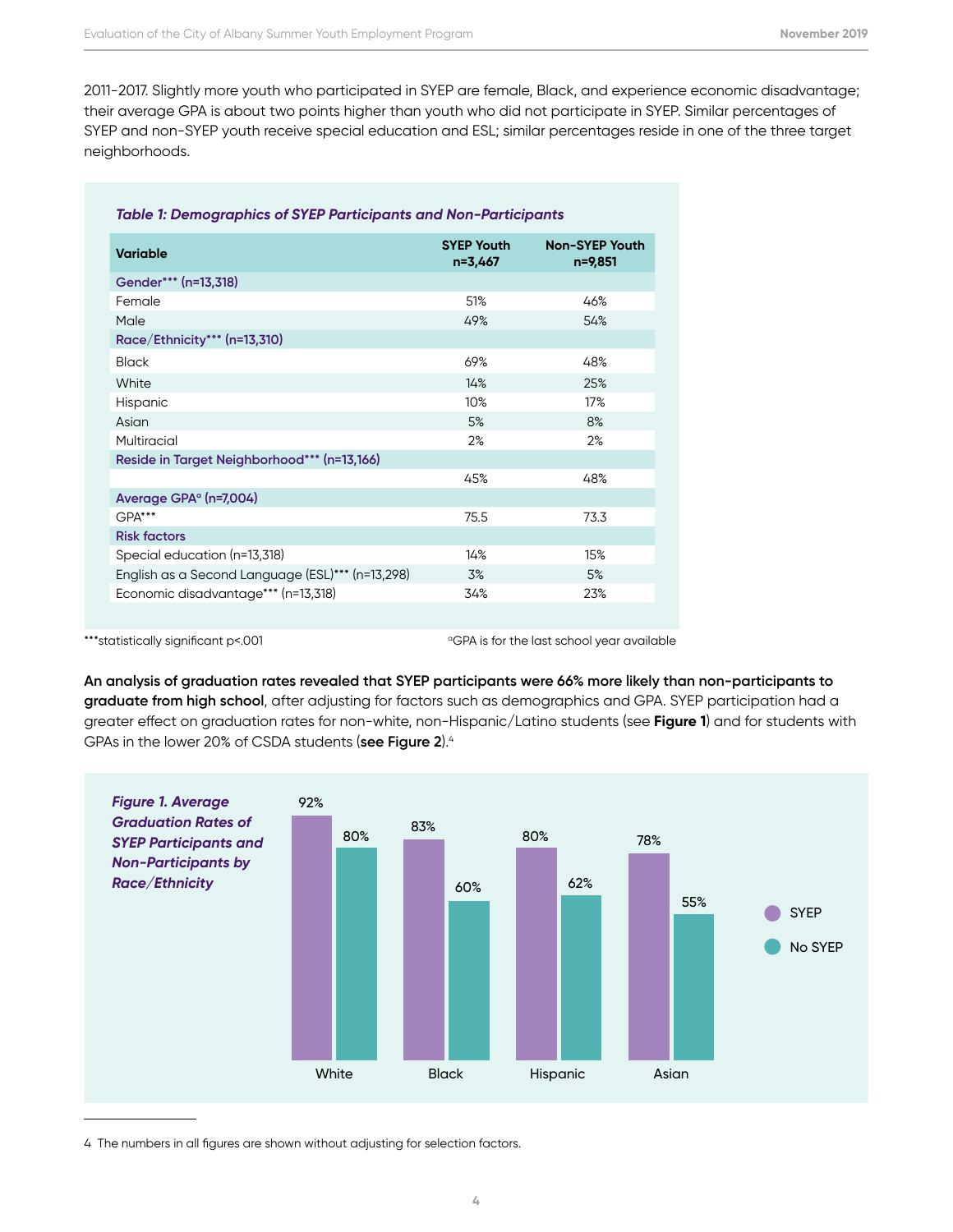

*Figure 2. Average Graduation Rates of SYEP Participants and Non-Participants by GPA Percentile*

**Additionally, SYEP participation had a greater effect on graduation rates for students residing in the target neighborhoods.** Further analysis revealed that students with low GPAs who live in one of the target neighborhoods were as likely to graduate as those with similar GPAs who do not live in a target neighborhood if they participated in SYEP.

Furthermore, graduation rates increased consistently with years of SYEP participation. Only 66% of students who never participated in SYEP graduated from the CSDA, compared to nearly all of the students who participated for four or more years (see **Figure 3**).



#### **Youth Survey**

#### *Sample Characteristics*

The majority of survey respondents indicated that SYEP was their first work experience (see **Appendix** for a full description of the sample). Seventy-one percent of youth agreed or strongly agreed that there was a good fit between what their summer job offered them and what they were looking for in a job; youth who worked as camp counselors were significantly more likely than those in other positions to agree that their job was a good fit (80% of camp counselors versus 58% of those in other positions). The perception by youth of whether or not their job was a good fit affected the perceived impact of the SYEP as indicated in the analyses below.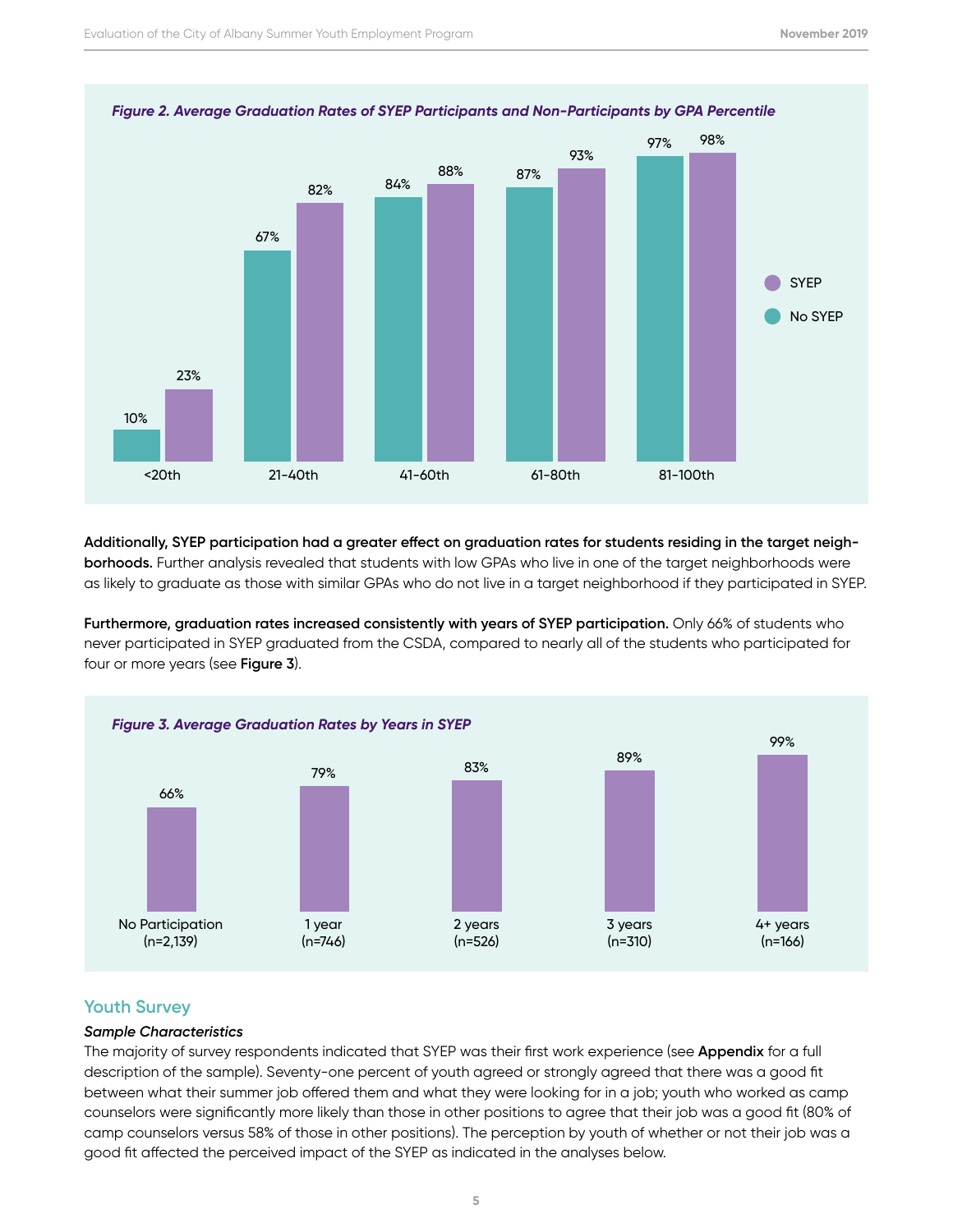**Perceived Impact on Academics.** The majority of youth (81%) agreed or strongly agreed that their experience in SYEP has encouraged them to do well in school. Those from the target neighborhoods were significantly more likely than their peers in other neighborhoods to agree with this statement (86% versus 77%).

The majority of youth (79%) reported that SYEP helped them with at least one academic skill, most commonly problem-solving and critical thinking skills, time management, and following directions (see **Figure 4**). Nearly onequarter indicated that the program helped them have higher academic expectations for themselves. One in ten said the program helped them decide to stay in school.



Reports that SYEP had improved certain skills were related to perceptions of the job being a "good fit." In particular, youth who agreed that their job had been a good fit were dramatically more likely to report that SYEP participation helped them strengthen their problem-solving and critical thinking skills (see **Figure 5**).



 $*$  p <= 0.05 & p > 0.01,  $*$  $*$  p <= 0.01 & p > 0.001,  $*$  $*$  $*$  p <= 0.001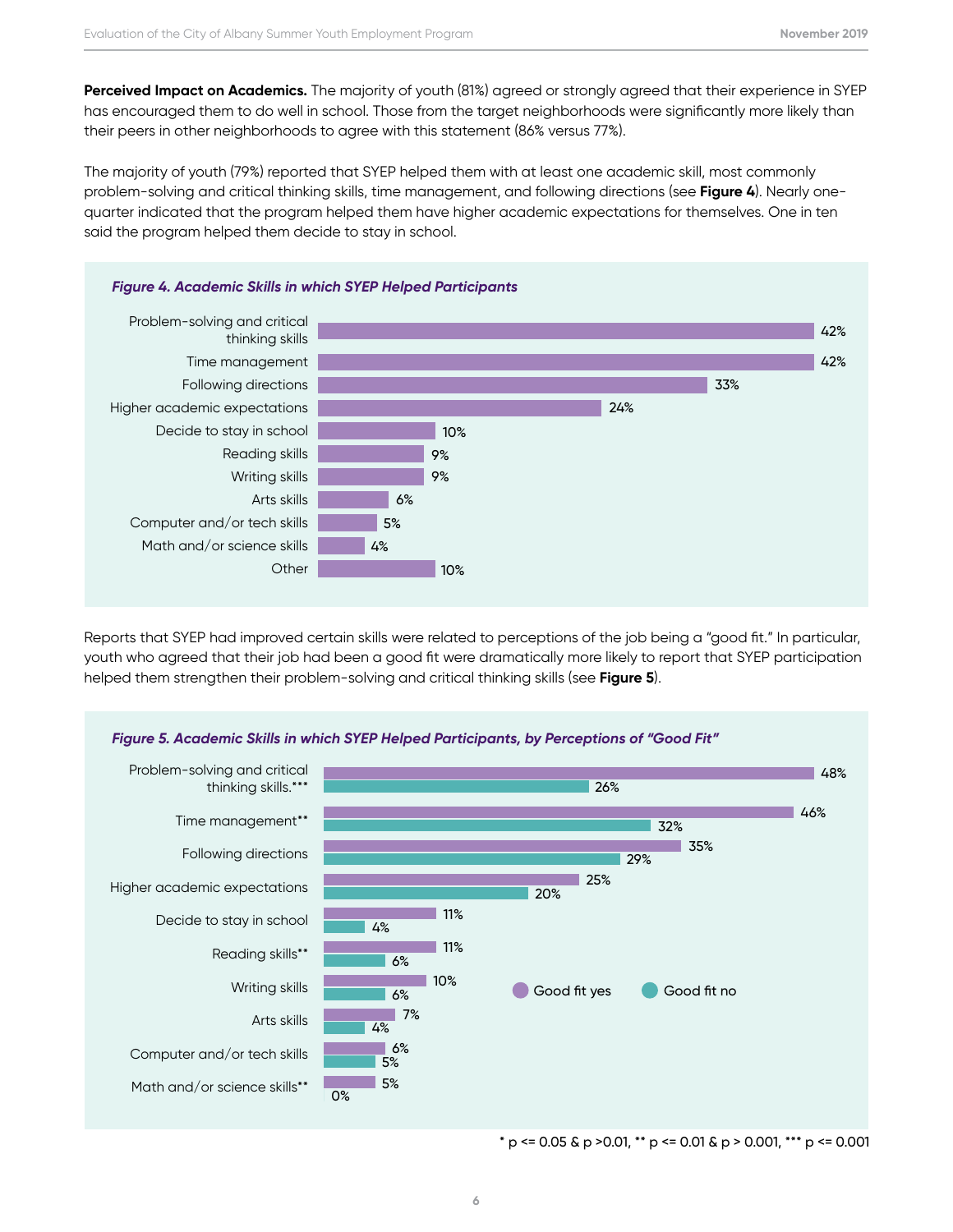**Perceived Impact on Future Employability.** Ninety-four percent of respondents reported at least one way in which SYEP helped them prepare for future employment, including teaching them to show up on time, how to work in teams, and communication skills (see **Figure 6**). The median number of future employment skills that SYEP helped respondents with was five.



#### *Figure 6. Skills with which SYEP Helped Youth Prepare for Future Employment*

Youth who agreed that their summer job was a good fit were also significantly more likely than those who disagreed to report that SYEP helped them in the following ways: taught them communication skills, taught them how to accept and respond to feedback, helped them decide what kind of job they liked, taught them problem-solving skills, connected them with adults, taught them organization skills, helped them create a resume, taught them how to dress for work, and taught them how to prepare for a job interview (see **Figure 7**).



#### *Figure 7. Skills with which SYEP Helped Youth Prepare for Future Employment, by Perceptions of Summer Job Being a "Good Fit"*

 $*$  p <= 0.05 & p > 0.01,  $*$  p <= 0.01 & p > 0.001,  $**$  p <= 0.001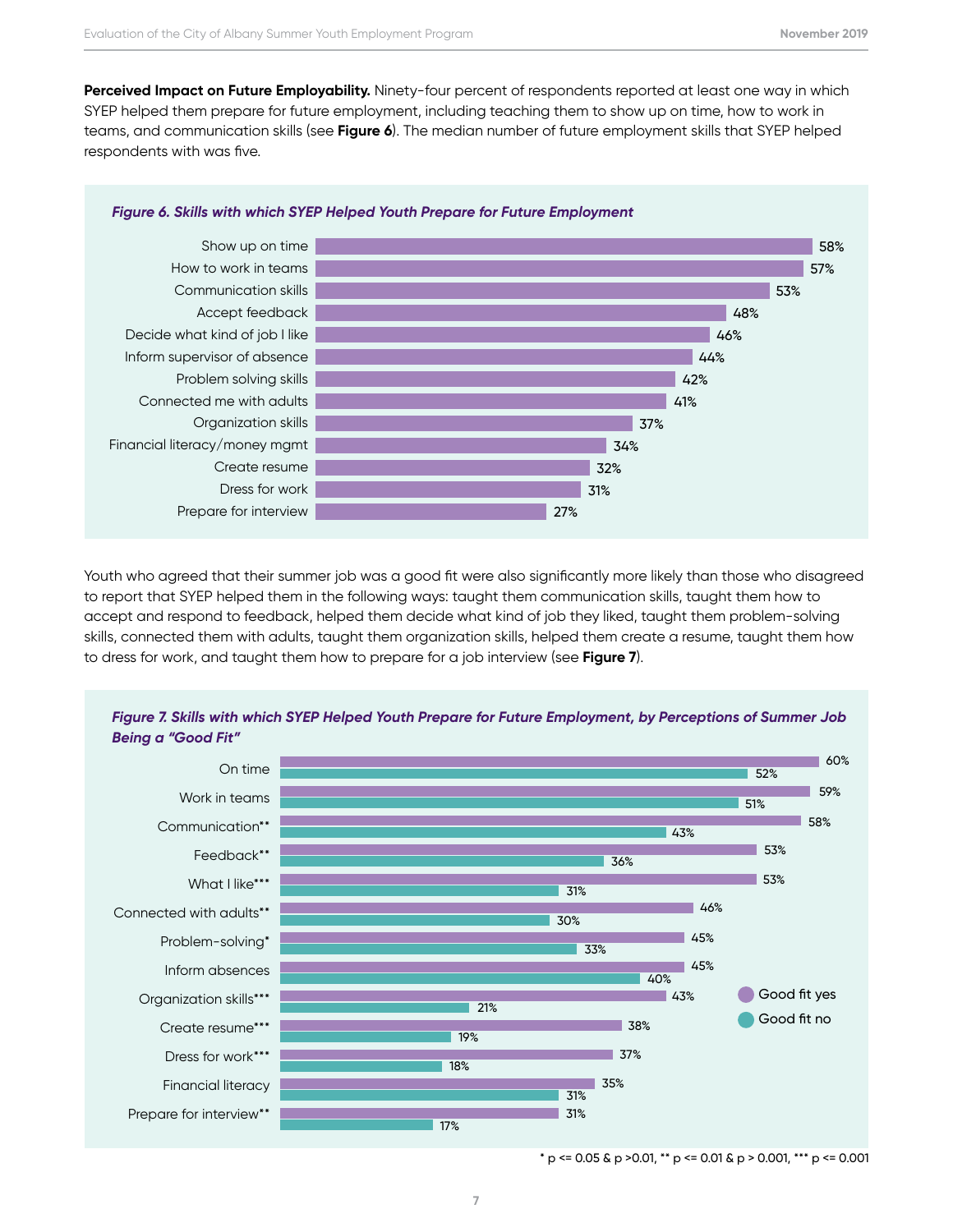Three-quarters of the respondents reported that their experience in SYEP had made them think about different careers; 86% reported that their experience helped them prepare for a future job. Ninety-one percent agreed that through their participation in SYEP, they gained skills that may be needed in future jobs. These responses did not significantly vary by living in a target neighborhood.

When asked how their ideas about the future changed because of SYEP, 42% of youth reported that they now have more confidence in whatever they do (see **Figure 8**). Between one-quarter and one-third reported that they now think they can reach a higher level of education, that they now think they can get a better job, and that they are now interested in a different type of job. Increases in confidence were significantly more likely to be reported by SYEP participants whose grades were As and Bs (45%) compared with those whose grades were Cs or lower (32%).



Youth perceptions about their future were also related to whether or not they perceived their SYEP job as a good fit. Youth who felt their job was a good fit were significantly more likely to report that they now think they can reach a higher level of education or get a better job (see **Figure 9**).



#### *Figure 9. Changes in Respondents' Ideas about their Future due to SYEP, by Perceptions of "Good Fit"*

 $*$  p <= 0.05 & p > 0.01,  $*$  p <= 0.01 & p > 0.001,  $**$  p <= 0.001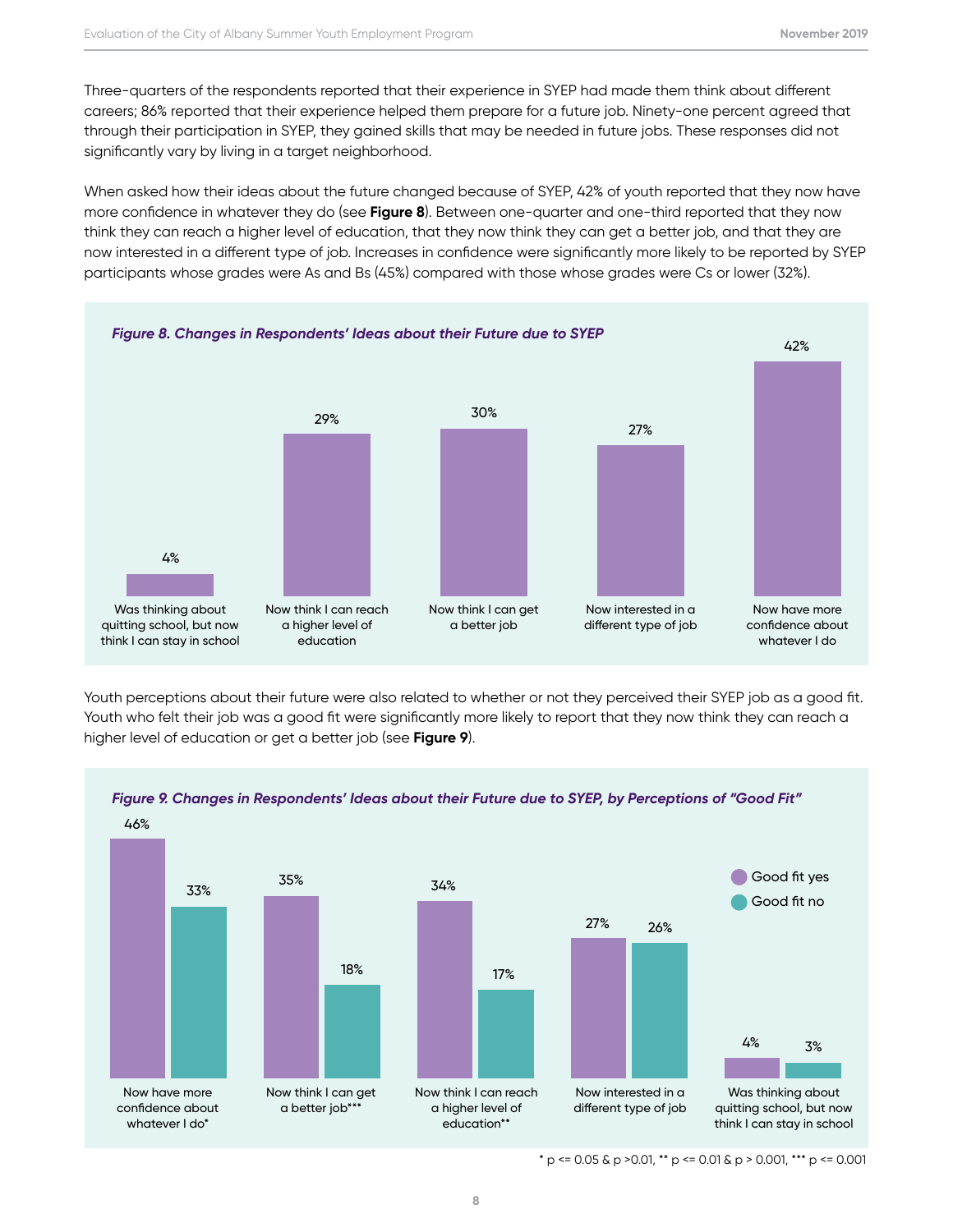#### *Friday Enrichment*

Youth participating in SYEP have the opportunity to attend an enrichment class each week. The "Friday Enrichment Program" offers a financial literacy workshop, a tour of SUNY Albany, a career exploration workshop, and a "Know Your Rights" workshop led by representatives from the Albany Police Department and the Center for Law and Justice. Camp counselors (constituting almost half of respondents) did not generally participate in Friday Enrichment and are excluded from these analyses.<sup>5</sup>

Two-thirds of the youth who participated agreed or strongly agreed that they learned a lot from the Friday Enrichment programs (67%), and that the Friday Enrichment programs gave them knowledge and/or skills that will help prepare them for future work (68%).

Youth living in the target neighborhoods were significantly more likely than youth in other neighborhoods to agree that they learned a lot from the Friday Enrichment programs (77% versus 57%) and that the programs gave them knowledge or skills that would help them prepare for future work (76% versus 61%).

#### *Earnings from SYEP*

Nearly two-thirds (64%) of youth reported that they saved the money they earned from working with SYEP, while 19% reported spending it (see **Figure 10**). Youth from the target neighborhoods were significantly less likely to report saving their money (57% versus 71%), and more likely to report "other" (16% versus 5%). The data do not allow for a more detailed understanding of what "other" means.



#### *Overall satisfaction*

**Ninety-four percent of the youth reported that they were satisfied with the work experience they gained from their summer job and 95% were satisfied with their participation in SYEP**. Eighty-five percent said they wanted to participate in SYEP next summer – 51% of these wanted to participate in the same job, while 49% wanted to participate at a different job. Of those who wanted to participate next summer, camp counselors were significantly more likely than other participants to report that they wanted to participate in the same job (60% versus 44%).

Of the 15% who said they did not want to participate in SYEP next summer, 65% said this was because they expected to have a better job, while 18% said they would be 19 next summer and not eligible to participate; 10% expect to be in school; 8% did not expect to be living in Albany. Only 8% said they did not want to participate again because they did not have a good experience.<sup>6</sup>

<sup>5</sup> Camp counselors were required to be at work on Fridays and were therefore not available to participate in the Enrichment programs.

<sup>6</sup> These responses are not mutually exclusive; respondents were allowed indicate all responses that applied.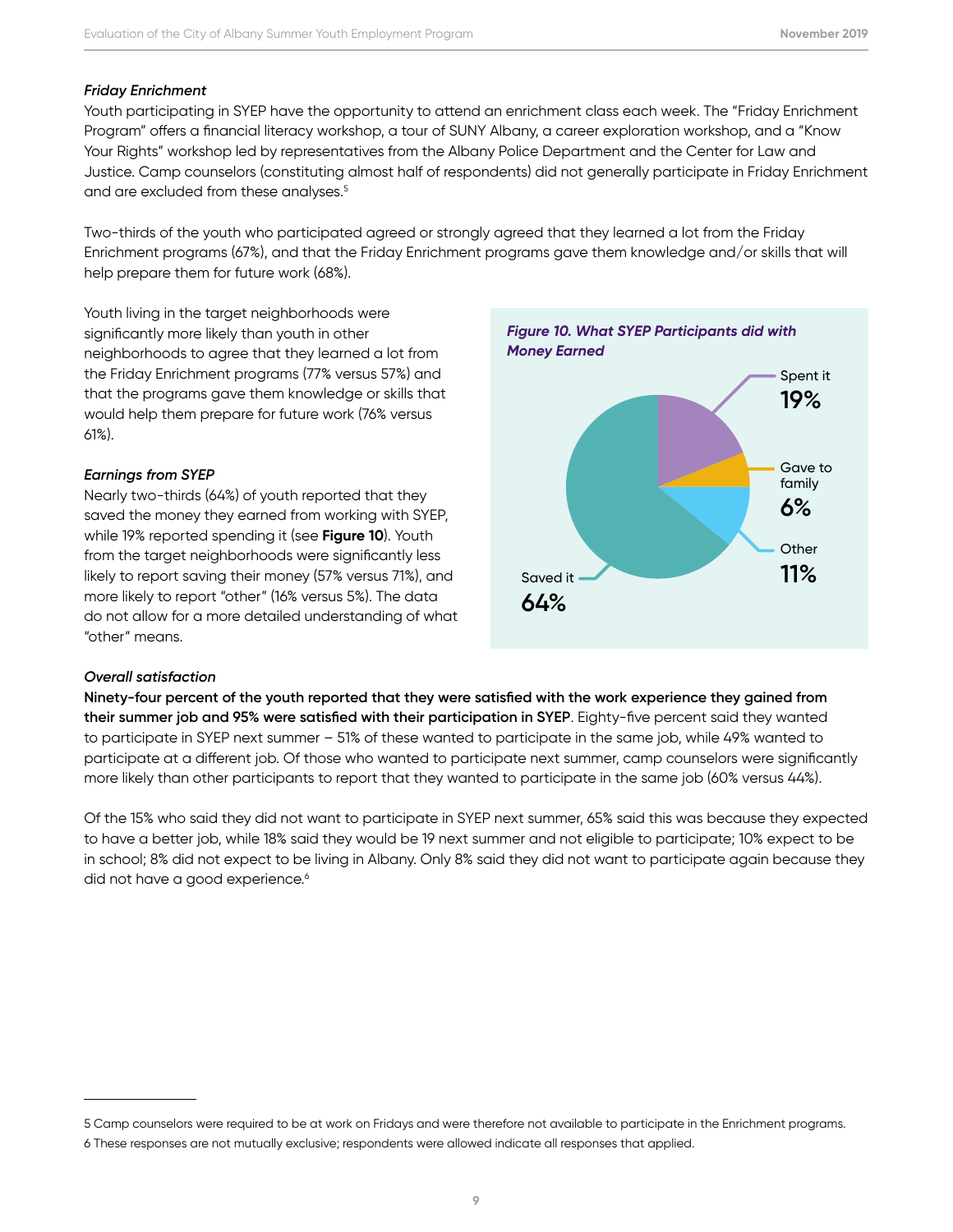#### **Employer Surveys**

#### *Characteristics of Organizations*

Most of the 102 employers who participated in SYEP in the summer of 2019 had participated before; nearly three quarters (73%) had participated five or more times. **Figure 11** shows the types of organizations the employers represent. The number of youth that each organization employed varied from one, to more than fifteen; 34% of the organizations employed 2-5 youth, and 31% employed 6-15 youth. Most employers (79%) indicated they received the number of youth they expected. Forty-seven percent identified specific youth they wanted to work with; nearly all employers (94%) received some or all of these youth. Nearly all of the employers (97%) felt they were well or very well prepared to work with the youth; this is not surprising given that most employers had participated in SYEP before.



#### *Orientation to Worksite*

Employers are required by their worksite agreement with SYEP to provide an orientation to youth, including, for example, an overview of the worksite, a job description, the work schedule, acceptable behavior, and what to do if youth will be absent. **Figure 12** shows the percentage of employers who report providing each of these components.



#### *Figure 12. Did your Worksite Orientation Include…*

#### *Working with Youth*

Employers indicated some challenges with participation in SYEP, including keeping youth on task; youths' lack of experience; encouraging youth to be on time; finding a common understanding of expectations; finding dependable, committed youth; and encouraging youth to use appropriate language and behavior (see **Figure 13**).7 These findings are not surprising given that nearly half the youth had not worked for pay before this summer.

<sup>7</sup> There were no statistically significant differences between the challenges indicated and the number of years an organization has participated in SYEP, the number of youth an organization employed, and whether or not an organization identified specific youth to engage.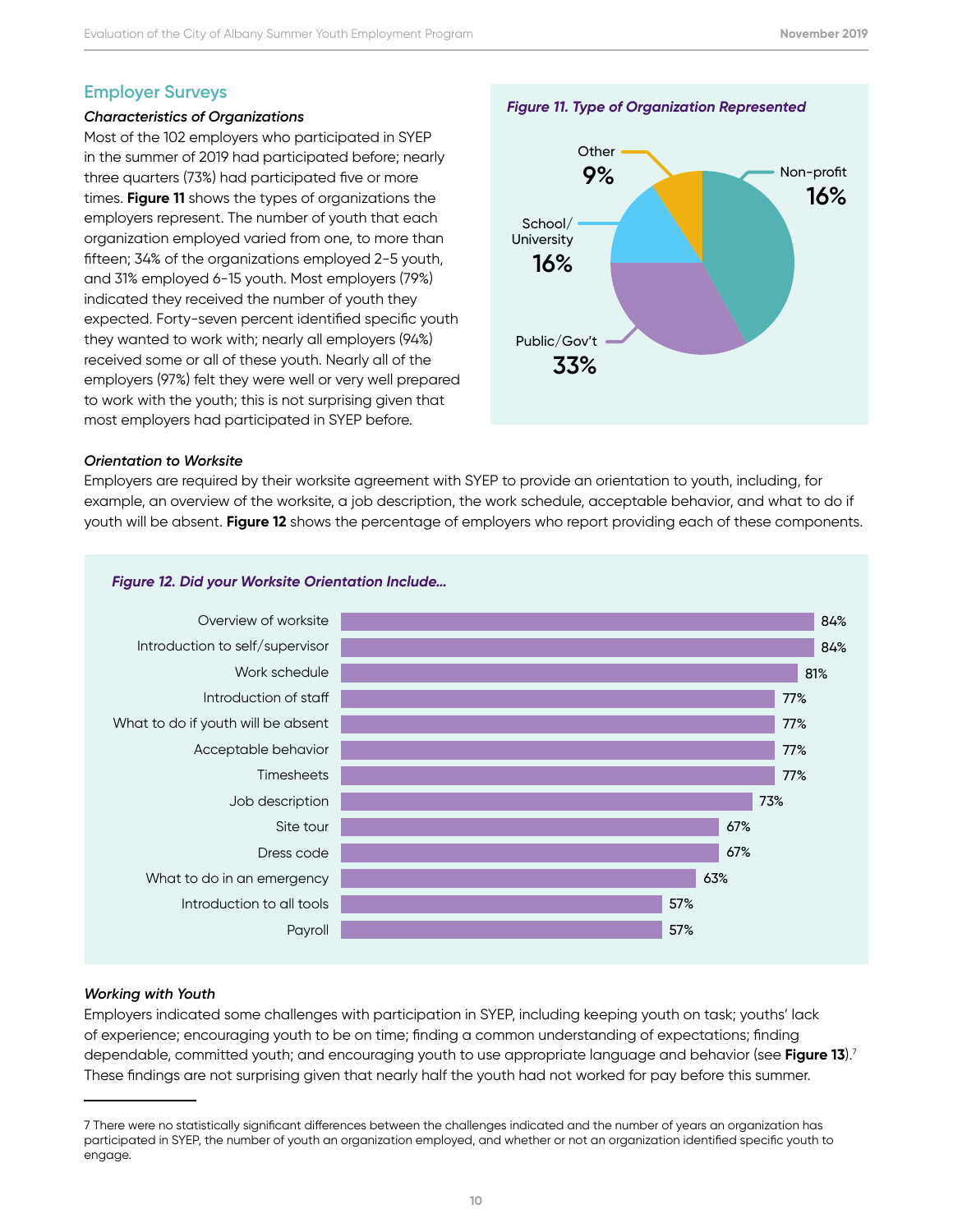#### *Figure 13. Challenges to Employing Youth*



In spite of these challenges, most employers positively endorsed statements about youths' behavior. It may be that employers worked to address the challenges they cited, or that youth exceeded what may have been relatively moderate expectations. More than 90% of employers agreed or strongly agreed that a majority of youth:

- Understood the responsibilities of participating in this worksite.
- Were engaged with the worksite.
- Reported to work at the appropriate time and place.
- Dressed appropriately.
- Had a positive attitude.
- Accepted feedback from supervisors.
- Completed tasks appropriately.
- Worked well with others.
- Asked appropriate questions.
- Behaved in a professional manner at the worksite.

About 80% of employers agreed or strongly agreed that youth called when late or absent and that youth showed initiative.8

<sup>8</sup> There were no statistically significant differences between endorsements of youths' behavior and the number of years an organization has participated in SYEP, the number of youth an organization employed, and whether or not an organization identified specific youth to engage.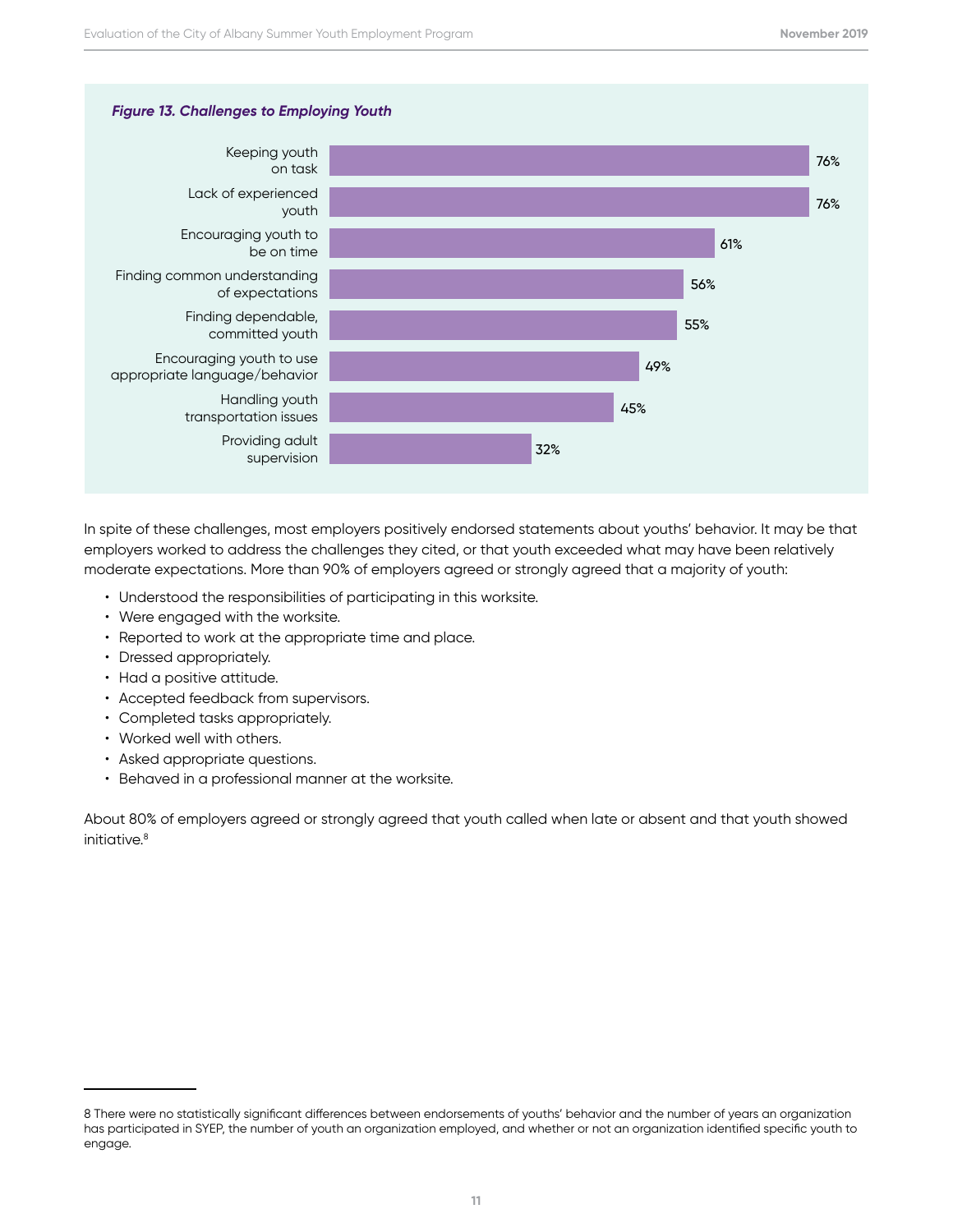#### *Preparation for Future Employment*

Consistent with the notion that employers may have addressed any challenges they identified, 84% indicated that their worksite taught youth to show up on time and to inform their supervisor of any absences. **Figure 14** shows the percentage of employers who believe their worksite provided specific skills to youth.

#### *Figure 14. Did your Worksite Provide the Following Skills?*



More than 75% of employers thought their worksite taught youth communication and organization skills, how to work in teams, how to show up on time and inform their supervisor of any absences, and how to accept feedback from supervisors; recall that smaller but relatively high percentages of youth also endorsed these statements. These indicators speak to the goals of SYEP to prepare youth for the world of work, and to help youth attain skills and good work habits. Employers generally seem to believe they are fulfilling these goals. Skills such as resume development, interview preparation, and financial literacy may be provided by the Friday Enrichment Program more so than the worksites.

#### *Overall Satisfaction*

Although there were some challenges, employers generally felt positively about working with the youth. It is therefore initially surprising that 71% of employers indicated they would not hire the youth after SYEP ends. However, over 50% reported this is because the youth are too young.<sup>9</sup> The age of the youth may speak to the earlier finding of youths' lack of experience being a challenge for employers.

**About 95% of the employers indicated they would participate in SYEP again, and would encourage other organizations to participate**. This speaks to a positive experience with the program and the youth involved. However, it is notable that about one-third of employers felt they were given little or no information necessary to plan a high-quality program. About one quarter of employers indicated that questions or concerns they had were not addressed by SYEP coaches appropriately or efficiently.

<sup>9</sup> About 30% indicated this is because the organization could not afford it; 14% indicated other reasons.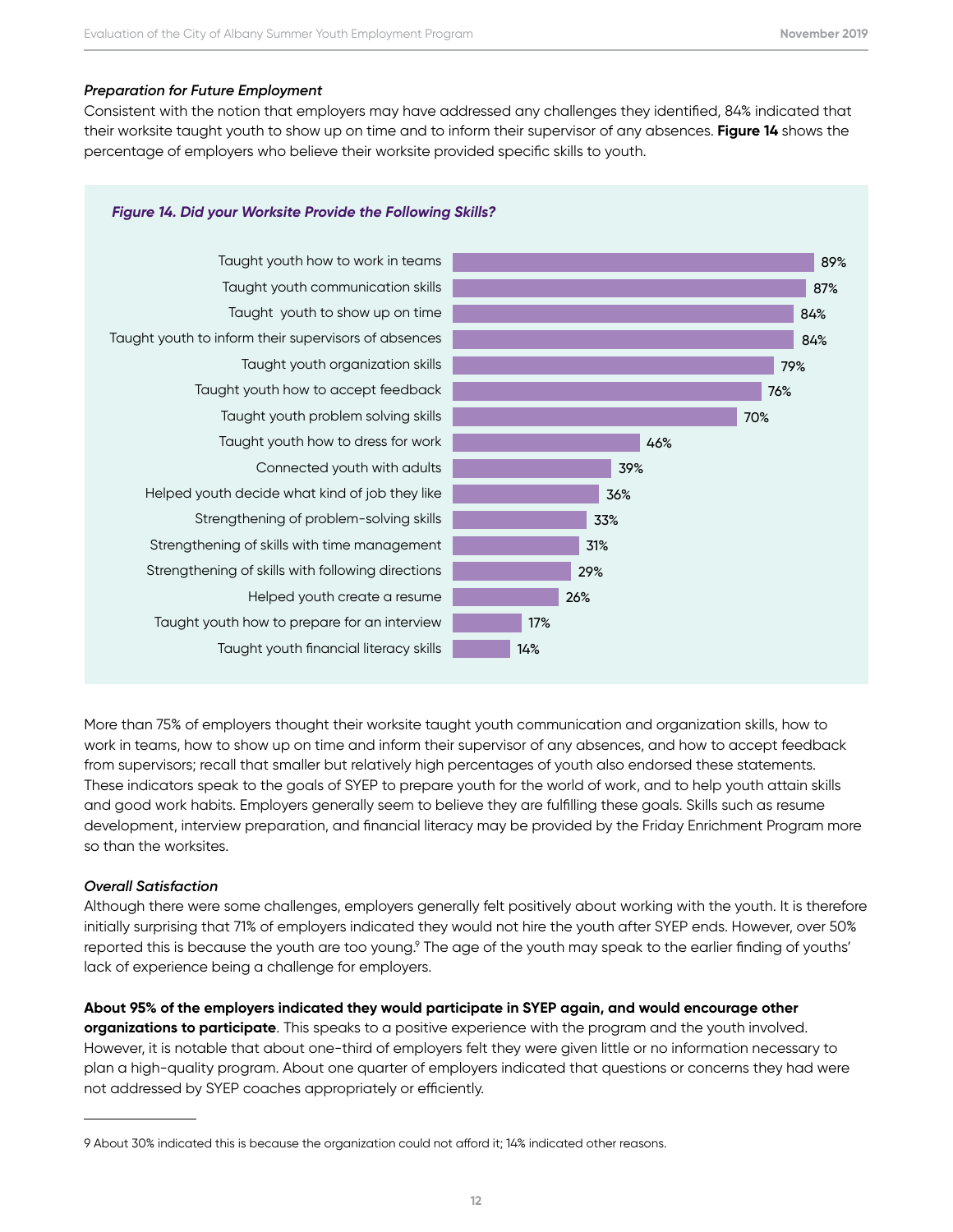### **Conclusions and Recommendations**

This evaluation sought to determine the value of SYEP for participating youth and employers. We analyzed data from the City School District of Albany, and surveys of youth and employers participating in SYEP in 2019. Findings revealed positive impacts of SYEP in a number of areas, including graduation rates and skill development for future employment; findings also suggest the importance of the Friday Enrichment Program in preparing youth for future employment.

#### **Impact of SYEP**

#### *Graduation rates*

- SYEP participants were more likely than non-participants to graduate from high school.
- SYEP participation had a greater effect on graduation rates for non-white, non-Hispanic/Latino students, for students with GPAs in the lower 20% of CSDA students, and for students residing in target neighborhoods.
- Graduation rates increased with years of SYEP participation.

#### *Skill Development and Job Preparation*

- A majority of youth reported that SYEP had helped them with at least one academic skill, most commonly problem-solving and critical thinking skills, time management, and following directions.
- Nearly all youth reported at least one way in which SYEP helped them prepare for future employment; youth reported gaining a median of 5 employment-related skills.
- Most employers felt their worksite taught youth skills, most commonly working as a team, communication skills, and showing up on time.
- Youth who felt their summer job was a good fit were significantly more likely than others to report that:
	- » SYEP helped them with skill development.
	- » Because of SYEP, they now think they can reach a higher level of education or get a better job.

#### *Friday Enrichment Program*

- Two-thirds of youth indicated that they learned a lot from Friday Enrichment.
- Two-thirds of youth indicated that Friday Enrichment gave them knowledge and/or skills that will help prepare them for future work.
- Youth who reported learning a lot from Friday Enrichment were significantly more likely to say that SYEP helped them prepare for future employment.

#### The goals of SYEP are to:

- Introduce and prepare youth for the world of work.
- Help youth identify career interests and attain skills and good work habits.
- Provide income to youth, which may also supplement family income.

Findings indicate that SYEP is achieving its goals of introducing and preparing youth for the world of work, and helping youth attain skills and good work habits. While SYEP provides income to youth, the data do not allow for an in-depth understanding of how youth use their earnings (e.g., save or spend on basic necessities).

While the findings speak to the benefits of SYEP, they also indicate some areas for improvement, in both programming and further evaluation.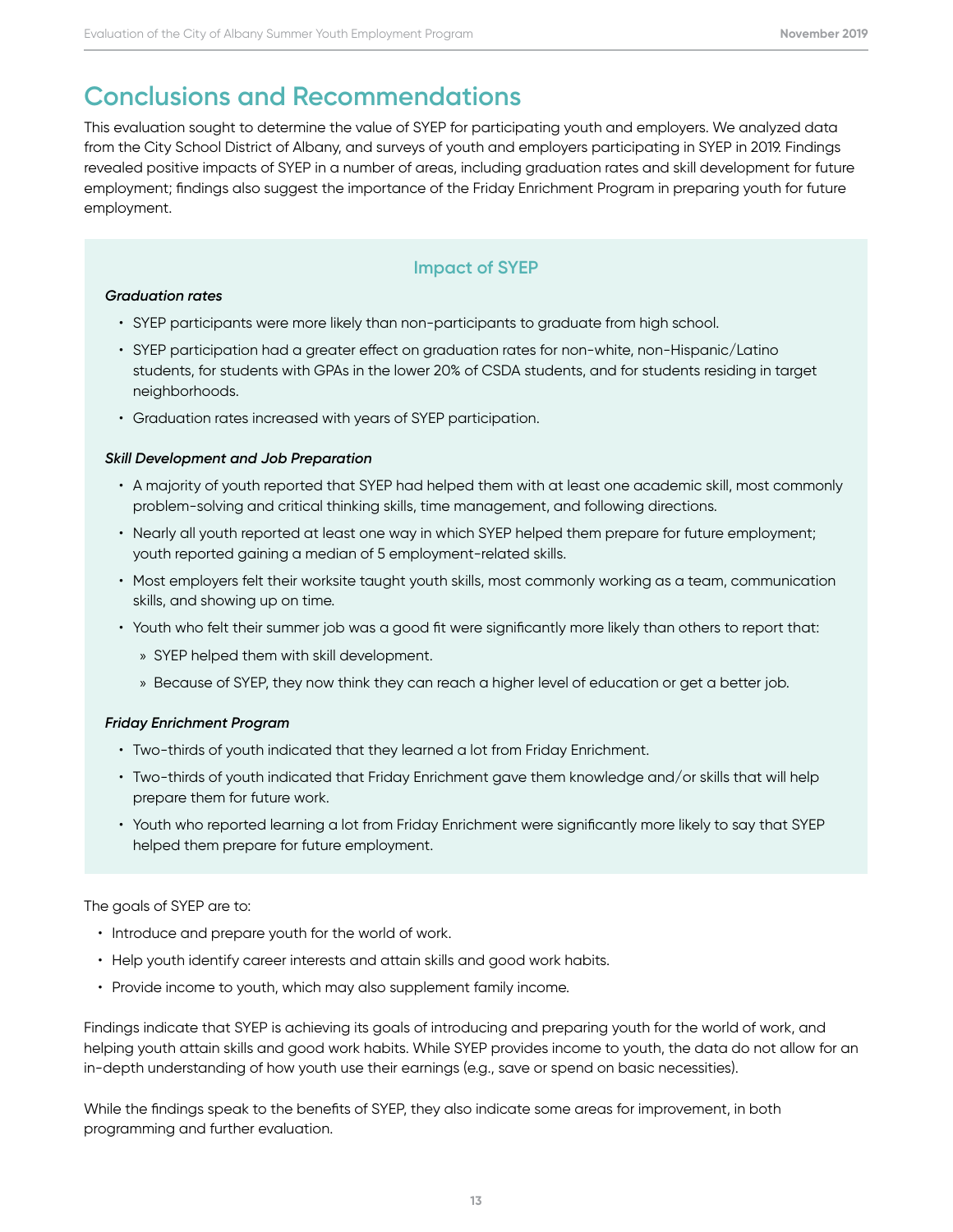#### **Recommendations**

#### *For Future SYEP Sessions*

- Continue to promote SYEP participation among youth who reside in high-need communities and are experiencing academic challenges.
- Solicit additional information about youths' interests and what they are looking for in a job to best match youth with a worksite ("good fit").
- Consider a means of offering the Friday Enrichment program to youth at all placements (e.g., camp counselors).
- Implement more consistent and responsive means of communication with the employers to address worksite challenges.

#### *For Further Evaluation*

- Conduct focus groups or interviews with youth and employers to facilitate a more in-depth understanding of job roles and responsibilities, skill attainment, and impact of SYEP participation on academics.
- Develop more rigorous procedures of survey data collection to increase response rates among youth.
- Conduct a pre-post survey to more clearly discern the impact of SYEP participation and any changes in youths' attitudes and behaviors over the course of their employment.
- Establish a data sharing agreement with SYEP to obtain youth application information.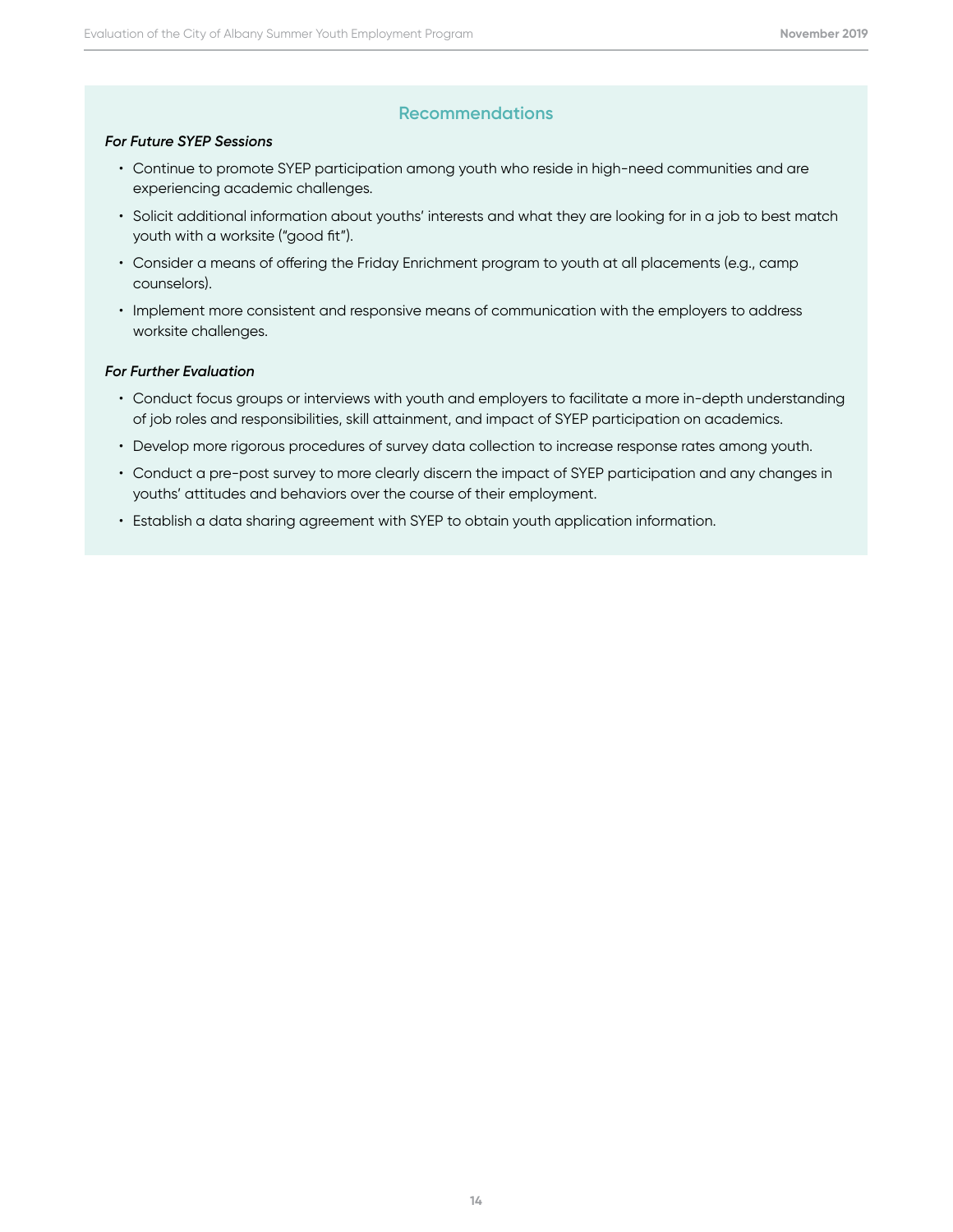## **Appendix A**

## **Characteristics of Survey Respondents**

The demographics of youth participating in SYEP in 2019 are consistent with those participating in earlier years; over half the youth are female, Black, and reside in a target neighborhood (see **Table 1A**). Also consistent with earlier years, 48% of youth had participated in SYEP before.

| <b>Table 1A. Survey Respondent Characteristics</b>       |                            |
|----------------------------------------------------------|----------------------------|
| <b>Variable</b>                                          | <b>SYEP Youth</b><br>n=442 |
| Gender                                                   | $n = 441$                  |
| Female                                                   | 56%                        |
| Male                                                     | 42%                        |
| Race/Ethnicity                                           | $n = 441$                  |
| <b>Black</b>                                             | 59%                        |
| White                                                    | 12%                        |
| Hispanic                                                 | 9%                         |
| Asian                                                    | 6%                         |
| Multiracial                                              | 9%                         |
| <b>Reside in Target Neighborhood</b>                     | $n = 421$                  |
|                                                          | 53%                        |
| <b>Employment History</b>                                | $n = 437$                  |
| Never worked for pay                                     | 46%                        |
| Previously worked only in SYEP                           | 40%                        |
| Previously worked only non-SYEP job                      | 6%                         |
| Previously worked for SYEP and worked a non-<br>SYEP job | 8%                         |
| <b>School Year Activities</b>                            | $n = 442$                  |
| Organized sports                                         | 46%                        |
| Part-time job                                            | 14%                        |
| Afterschool programs or clubs                            | 39%                        |
| Receive tutoring                                         | 11%                        |
| <b>Currently in Summer School</b>                        | n=439                      |
| Yes                                                      | 16%                        |
| No                                                       | 84%                        |
| <b>Grades</b>                                            | n=389                      |
| As and Bs                                                | 76%                        |
| Cs, Ds, and Fs                                           | 24%                        |

Youth living in a target neighborhood are at greater risk of poor academic and employment outcomes. Among survey respondents, those in the target neighborhoods were also more likely to report that their grades in school were mostly Cs, Ds, or Fs (29% versus 18% of those in non-target neighborhoods).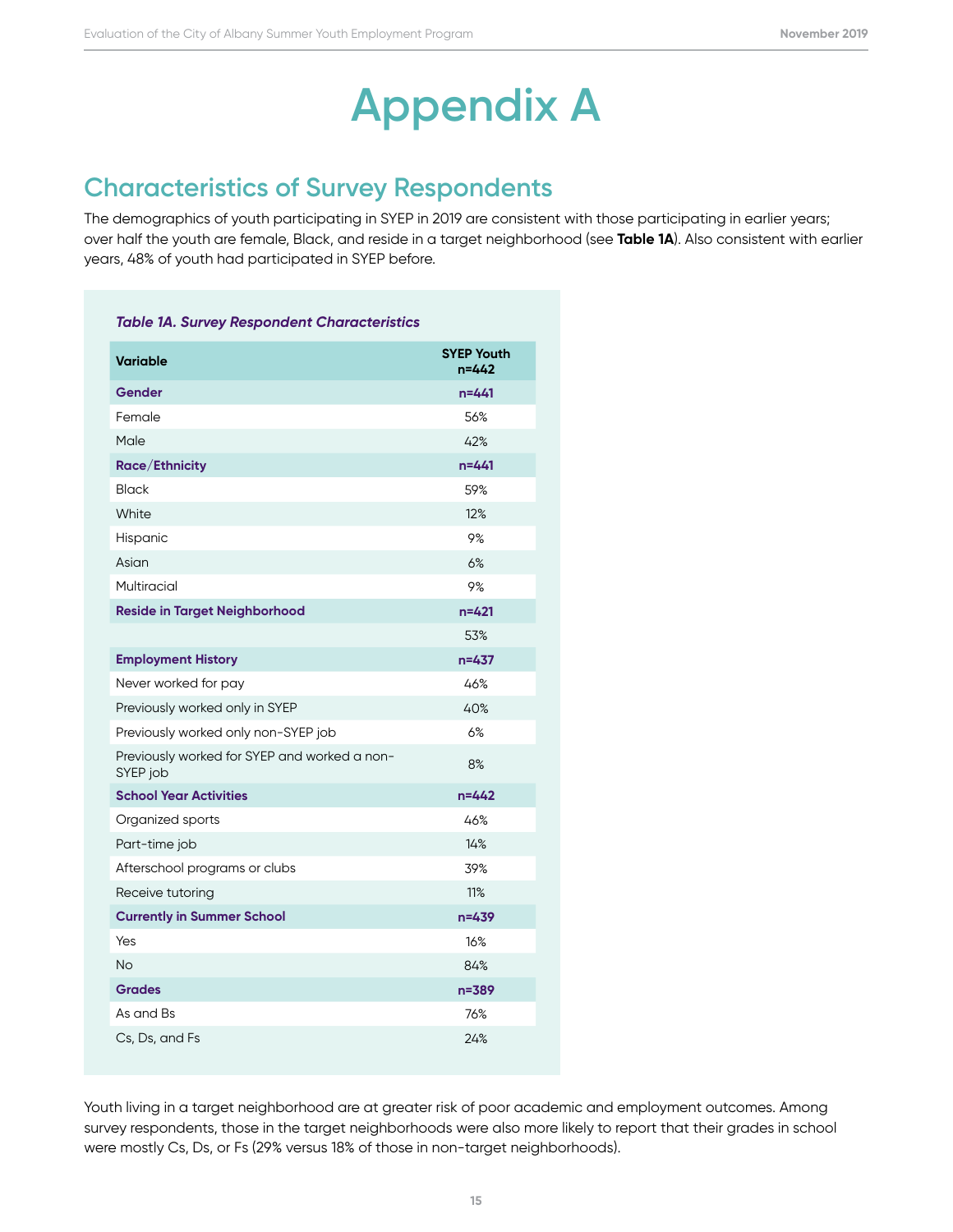#### *Work Experience in 2019 SYEP*

The most common SYEP position reported was camp counselor (47% of respondents). Youth from the targeted neighborhoods were somewhat more likely to be placed as camp counselors than youth from other neighborhoods (55% versus 47%). The second-most common SYEP position was working in maintenance (16%). All of the other categories of employment were very small. Eight percent of survey respondents did not report what type of position they had.<sup>10</sup>

Seventy-one percent of youth agreed or strongly agreed that there was a good fit between what their summer job offered them and what they were looking for in a job; youth who worked as camp counselors were significantly more likely than those in other positions to agree that their job was a good fit (80% of camp counselors versus 58% of those in other positions).

Most respondents reported at least some degree of worksite orientation, including timesheets, job description, discussion of acceptable behavior, work schedule, introduction of staff, dress code, and an introduction to the supervisor (all over 50%) (see **Figure 1A**). Fewer respondents (less than one-third) reported that their orientation included an introduction to all tools, equipment, and safety-related issues; a site tour; or what to do in an emergency.



#### *Figure 1A. Topics Included in Worksite Orientation*

Twelve percent of youth said their workplace orientation did not include any of these things. The median number of topics covered in the workplace orientation was seven.

#### *Attitudes Towards Work and Education*

Respondents overwhelmingly reported that education was a high priority, with 100% reporting that it was important or very important to graduate from high school, and 93% reporting that it was important or very important to go to college and to graduate from college. The majority reported plans to go to college after high school (68%); 18% reported that they did not have a plan yet, and 9% reported that they planned to work full-time (see **Figure 2A**). This did not significantly vary by living in a target neighborhood.

<sup>10</sup> This distribution may reflect that of survey respondents more so than that of all SYEP youth (recall that 40% of youth responded to the survey).